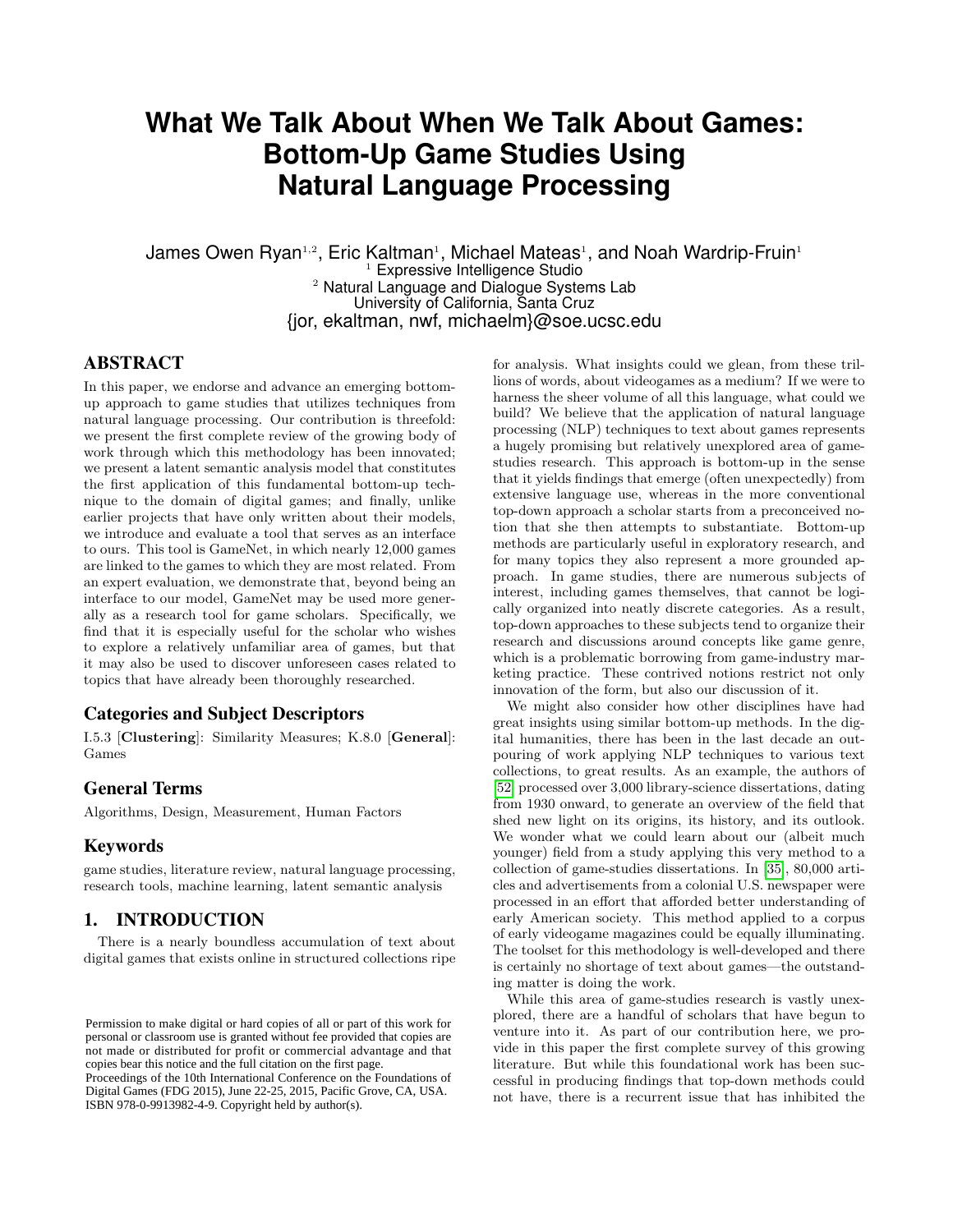emerging methodology. None of the models that have been developed so far can be engaged beyond the prose of their respective publications, and this is highly problematic. Due to the inherent complexity of such models, it is difficult to adequately describe them, or even to give a sense of their general implications, with prose alone. It is our belief that bottom-up models produced by NLP techniques must be visualized or made interactive in some way.

From this impetus, we present (and evaluate) GameNet, the first such interactive visualization of a game-studies NLP model. As a tool in which nearly 12,000 games are linked to one another according to how related they each are, GameNet could not have been built using top-down methods. Underpinning it is a model that was developed by processing a collection of Wikipedia articles about games, totaling some 14.5M words, using an NLP technique called latent semantic analysis (LSA). In addition to our literature review and GameNet, the third facet to our contribution here is the first application of LSA, one of the foundational bottom-up NLP techniques, to the domain of digital games. Above all, we hope that this project will spur new and interesting research using the bottom-up approach to game studies that we describe and practice herein.

In the following section, we provide a review of prior gamestudies work that has used NLP, as well as a detailed description of latent semantic analysis (both of which assume an audience that is new to NLP). In Section [3,](#page-4-0) we recount the extraction and preparation of our collection of thousands of Wikipedia articles describing individual games, as well as our derivation of a latent semantic analysis model trained on that collection. GameNet and its expert evaluation are discussed in Section [4.](#page-5-0) Finally, we conclude in Section [5.](#page-7-0)

## 2. BACKGROUND

There is a growing body of work in which NLP techniques are employed in game-studies research, centered in large part around the efforts of José Zagal, Noriko Tomuro, and their (former) colleagues at DePaul University. More precisely, this work is characterized by its application of techniques from statistical natural language processing, a subfield of NLP in which bottom-up statistical methods are applied to large collections of natural-language text. In this section, we provide the first complete review of this literature, before explaining latent semantic analysis, the statistical NLP technique driving our current work. Throughout, we attempt to explain these concepts in such a way that readers who are not NLP practitioners may understand them.

#### 2.1 Statistical NLP for Game Studies

In [\[56\]](#page-9-0), the first project to use statistical NLP for game studies, Zagal and Tomuro study the specific language used to evaluate games across a collection of nearly 400,000 game reviews submitted by users to the website GameSpot [\[1\]](#page-8-2). First, they gather 723 unique adjectives that modify the word 'gameplay' in some review, and then, treating these adjectives as the core vocabulary with which game appraisal is expressed, proceed to examine them more deeply according to the contexts they occur in. Specifically, they compile the 5000 words that most frequently appear either directly before or directly after the adjectives. From here, they represent each adjective by its distribution with respect to these various contexts—using machine learning parlance, this is the feature representation that they use—and proceed to

cluster the adjectives. Clustering is a procedure whereby objects are grouped together such that ones in the same cluster are more similar to one another (with regard to their feature representations) than to objects in other clusters. For this task, the authors use k-means [\[27\]](#page-8-3), one of the standard clustering algorithms. Here,  $k$  is a hyperparameter—a parameter whose value is set by the user prior to runtime (as opposed to a parameter whose value is 'learned' by the algorithm itself during runtime)—that specifies how many clusters the algorithm will partition the input set of objects into. After some initial exploration, the authors set  $k$  to 30, and then use a subset of these 30 adjective clusters to propose a typology of what they call "primary elements of gameplay aesthetics" (12). Using this, they attest the existence of a rich language for appraising aesthetic aspects of gameplay, but note that the specific vocabulary used by players appears to be different from that employed by scholars and designers.

We note that this particular finding would not have been reached using a top-down approach. The primary elements that they present are rooted in specific language attested across thousands of game reviews, not in preconceived notions that the authors set out to test. In fact, they emphasize their surprise that the concept of 'emergence' did not appear as a primary element. This highlights a fundamental appeal of bottom-up scholarship, which is that it often yields unexpected insights.

[\[58\]](#page-9-1) is a journal article in which Zagal, Tomuro, and Shepitsen argue for the use of NLP in game-studies research using three example studies. Here, we outline only the first of these, as we present the others elsewhere. In this brief study, the authors apply readability metrics to 1500 professionally written game reviews extracted from GameSpot. A readability metric is a formula used to determine, ostensibly, the level of education needed to understand a text. Typically, these formulae operate on the number and length of the syllables, words, and sentences of a text. Using three common metrics—SMOG [\[30\]](#page-8-4), the Coleman-Liau index [\[15\]](#page-8-5), and the Gunning fog index [\[6\]](#page-8-6)—the authors find that the reviews are written at a secondary-education reading level. From these results, they argue against criticism that game reviews are written poorly and for a young demographic.

In [\[43\]](#page-8-7), Raison and others extract fine-grained player appraisals of games (found in amateur reviews) and use these to cluster the games themselves. These fine-grained appraisals are in the form of co-clusters derived from the listing in [\[56\]](#page-9-0) of 723 adjectives (that modified 'gameplay' in a review) and the contexts they occurred in, which we described above. Whereas in standard clustering one set of objects (all of the same type) is partitioned into clusters of similar objects, in co-clustering two sets (having different types of objects) are simultaneously partitioned such that the elements of a cluster in the first set are bonded by being similarly associated with the elements of a particular cluster in the other set. So, what is produced is a set of co-clusters, rather than a set of regular clusters. In the case of the study at hand, each of the authors' 3000 derived coclusters comprises a cluster of adjectives and a cluster of contexts such that those particular adjectives all tend to occur in those particular contexts and, likewise, those contexts all tend to feature those adjectives. As an example, one of the co-clusters they list has {'great', 'amazing', 'excellent', ...} as its adjectival cluster and {'graphics', 'look', 'sound',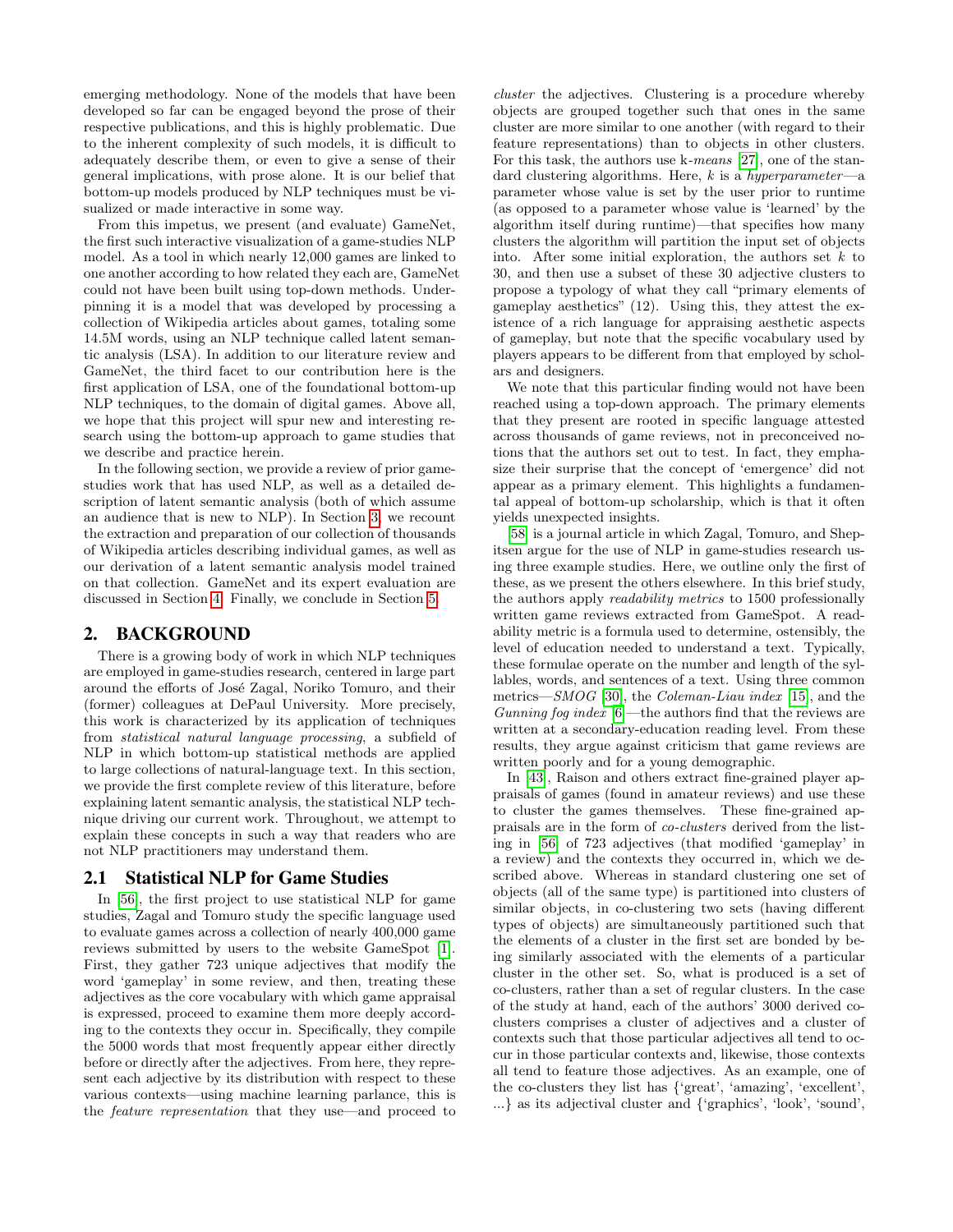...} for its contextual cluster. Extrapolating from these coclusters, as well as statistical associations between clusters of the same type, the authors argue about player perceptions of games more generally. For instance, they suggest that games that are perceived as being addictive, fun, or exciting are also perceived as being unique, deep, and innovative. Finally, the authors use their co-clusters as a feature representation with which to represent games themselves, which they then cluster using  $k$ -means. That is, they represent a game by a *feature vector* that specifies how many times particular adjectives were used to evaluate particular gameplay aspects in reviews for that game. (For more on using feature vectors to represent things in the world, see Section [2.2.](#page-3-0)) From their clustering analysis, they observe (among other things) that clusters could not always be understood at the level of gameplay—for example, they cite a cluster of games that came from different gameplay genres but that were each based on animated television series.

As before, we find that the very nature of these results is rooted in the authors' bottom-up method of inquiry. The fact that some of their clusters included games from multiple conventional genres highlights a key argument for this approach—when games are clustered according to how people actually talk about them, the resulting bottom-up typology contradicts the dominant top-down one.

The task of extracting fine-grained player opinions about games, found in the previous study, can be characterized as belonging to a subfield of NLP called sentiment analysis (SA). The general aim of SA is to automatically extract subjective information, such as opinions, from texts. Another endeavor in this area is [\[13\]](#page-8-8), in which Chiu and others process a corpus of over 200,000 Chinese-language reviews of mobile games to investigate how sentiment polarity (what percentage of a text is positive in sentiment) differs across review portions pertaining to different categories of game appraisal. Their core contribution is a novel opinion-extraction procedure that is tailored to handle Chinese-specific nuances that challenge techniques developed using English-language text, but their analysis reveals some interesting findings as well. For instance, of the five appraisal categories that the text of each of their reviews pertains to—gameplay, aesthetics, musicality, stability, and developer—they find that the latter two are far more likely to command negative sentiment than are the first three. Briefly, we will mention that there has been other, earlier work at the intersection of SA and digital games (e.g., [\[17\]](#page-8-9), [\[9\]](#page-8-10)), but in the interest of space, and especially because these are not game-studies contributions, we do not discuss them in detail here.

As part of a larger exploration of cultural differences in game appraisal, in [\[57\]](#page-9-2) Zagal and Tomuro study lexical differences between Western and Japanese game reviews. Specifically, for 221 games released in both the US and Japan, they compare the nouns most frequently occurring in user reviews submitted to GameSpot to those most frequently used in user reviews submitted to GameWorld, a Japanese website. Among other differences, they observe that Japanese reviews are more critical of technical issues, while replayability appears to be more central to Western concerns.

In direct follow-up work to [\[43\]](#page-8-7), Meidl, Lytinen, and Raison use the former's co-cluster feature representation to build a game recommender system [\[31\]](#page-8-11). A recommender system is software that predicts what else a user may like given what they are already known to like [\[46\]](#page-8-12). So while [\[43\]](#page-8-7) used

co-cluster feature vectors to represent games so that they could be clustered, the authors here use these same feature vectors to represent the games a person likes for the purpose of automatically recommending other games they may like. Knowing three games that a particular player likes, the system recommends the games whose feature vectors are most similar to those of the liked games. This concept is fairly complex, so we refrain from discussing it more deeply until the next section. To measure the system's accuracy, the authors employ an offline method that is conventionally used to evaluate recommender systems. From this, they report 0.86 precision—that is, 86% of the games their system recommended were indeed liked by the players being recommended to. Independently of [\[31\]](#page-8-11), two other game recommender systems were introduced in 2014 [\[50,](#page-8-13) [11\]](#page-8-14). As these do not represent game-studies contributions and are unrelated to the research outlined above, we invite the interested reader to see [\[47\]](#page-8-15), a related project in which we give an overview of this work and present an LSA-fueled recommender system of our own (which we use to test the intuitive notion that people tend to like related games).

In [\[19\]](#page-8-16), Grace conducts two lexical analyses of developer descriptions of mobile games. After compiling and analyzing the 38 distinct verbs used in developer descriptions of 70 best-selling games across the five most popular genres in Apple's App Store, he offers three higher-level game-verb categories: verbs of elimination ('shoot', 'kill', 'destroy', ...), categorization ('match', 'separate', 'choose', ...), and transformation ('move', 'jump', 'rotate', ...). In the second study, Grace compares the language used in Amazon descriptions of the 20 best-selling adult-fiction books of 2011 and 2012 to Apple App Store descriptions for that platform's 20 bestselling games for those years. From these admittedly small samples, his findings suggest that books may include more violent, morbid content than games do.

Finally, in a series of recent papers published in the humancomputer interaction (HCI) community [\[59,](#page-9-3) [60,](#page-9-4) [61,](#page-9-5) [62,](#page-9-6) [63,](#page-9-7) [64\]](#page-9-8), Zhu and Fang (and others) process game reviews using a lexical approach similar to that of [\[56\]](#page-9-0) (though they appear unaware of this earlier work). These authors conceive of their method as a refinement of earlier lexical approaches that in psychology led to the formulation of the famous fivefactor model of personality [\[29\]](#page-8-17). From a collection of 696,801 game reviews submitted by users to GameSpot, IGN [\[3\]](#page-8-18), and GameStop.com [\[2\]](#page-8-19), they compile the 4,843 most frequently occurring adjectives. Using the popular lexical database WordNet [\[33\]](#page-8-20), they merge together all synonymous adjectives to yield 788 adjective groups. Next, they proceed to represent each adjective group by a feature vector specifying which documents adjectives from that group occurred in. From here, they submit these adjective-group vectors to a statistical technique called factor analysis [\[20\]](#page-8-21). In factor analysis, statistical patterns among a set of observed variables (in this case, the adjectives) are exploited to construct a much smaller set of unobserved variables, called factors, that can still explain the full data set quite well. The idea is that the factors will represent core, higher-level concepts that underpin the data domain; as such, some form of factor analysis is often used in exploratory research that works bottom-up from a large amount of data. (Indeed, latent semantic analysis is itself driven by a variant of factor analysis that we introduce in Section [3.2.](#page-4-1)) The authors here find six factors (each with its own set of associated adjectives from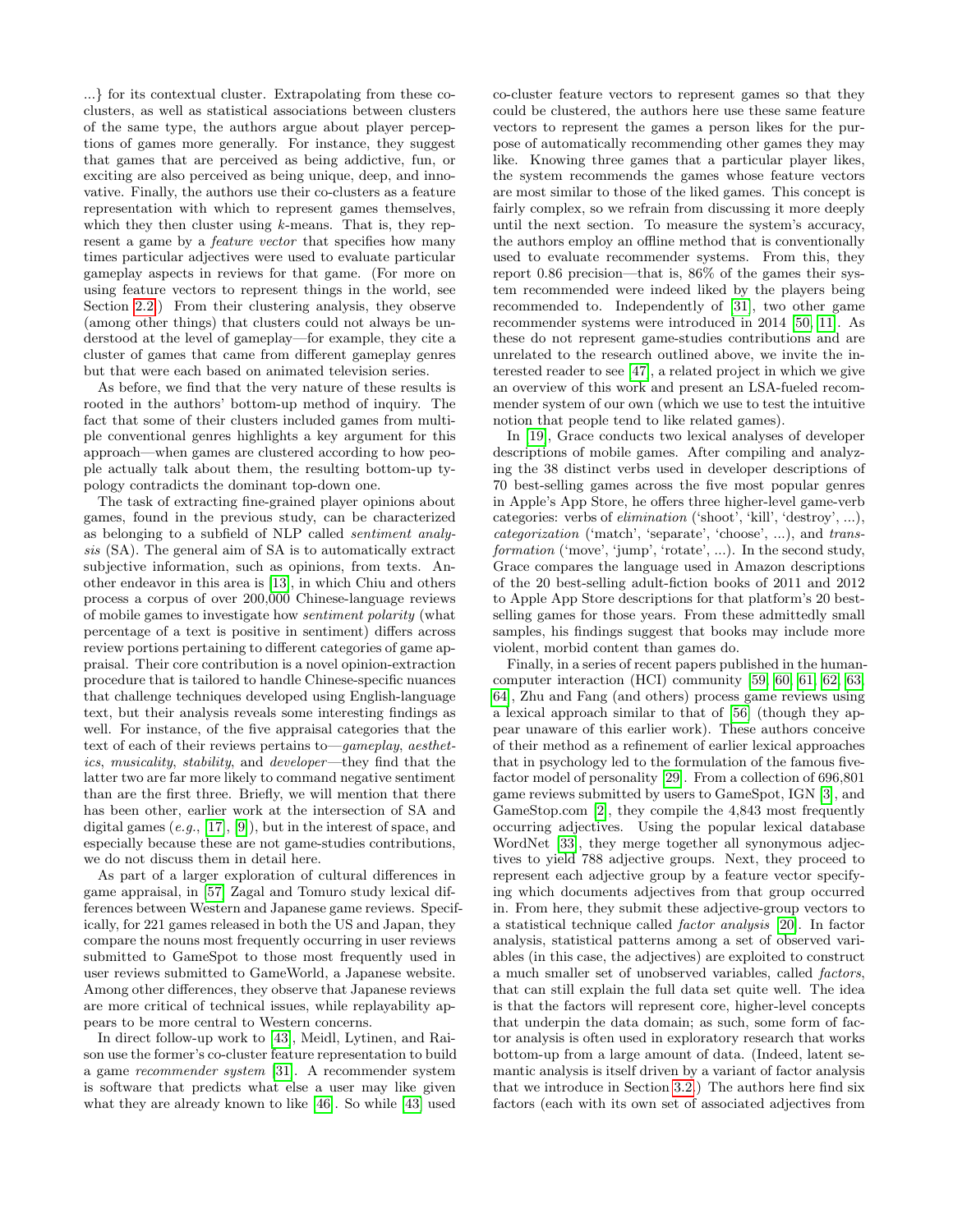the full data set)—which they hand label as playability, creativity, usability, competition, sensation, and strategy—and argue that, as these factors are attested in the extensive language use of game players, they could greatly inform gamedesign practice. In extensions to this work, they propose classifying games using these factors [\[59\]](#page-9-3); construct new factors using both adjectives and nouns [\[62\]](#page-9-6); and use adjectives associated with their playability factor to support playability heuristics that had been proposed by earlier HCI games work, and to submit new ones suggested by the factor [\[60\]](#page-9-4).

Our current project is situated among the work outlined above. Like these projects, the model underpinning ours could only be built using NLP and machine-learning techniques—it would not be feasible to hand-code (using a topdown approach) representations for several thousand games. That being said, we present a novel innovation of the methodology represented by the above projects. While the majority have processed game reviews—a text domain that is inherently evaluative in its tone and purpose—we use encyclopedic text, which is more objectively descriptive in tone and more ontological in purpose. Though beyond the scope of this work, there are interesting comparisons to be made between models built using the same technique, but by processing text from different domains. As a major advantage of the particular text source we use, our model includes several thousand more games spanning a larger historical period. Furthermore, the particular technique that we use is novel. As we have mentioned above, this is the first application of latent semantic analysis, a fundamental bottom-up NLP technique, to the domain of digital games.

Lastly, we avoid a fundamental shortcoming of the work that has been done in this area. None of the previous models can be engaged beyond the publications describing them, which is troublesome given the complexity of machine learning models and the resulting difficulty of adequately describing them. Below, we present not just a model, but a publicly available research tool that itself is a visualization of and an interface to our model. We hope that future research in this area will follow our example of building and releasing tools by which these bottom-up models can be explored.

# <span id="page-3-0"></span>2.2 Latent Semantic Analysis

Latent semantic analysis  $(LSA)^1$  $(LSA)^1$  is a statistical technique by which words are attributed semantic representations according to their contextual distributions across a large collection of text [\[23\]](#page-8-22). These computable representations afford direct calculation of how semantically related texts are to one another, which is the fundamental problem in information retrieval, the field in which LSA originated. Though it was specifically developed as a method for automatic indexing and retrieval of documents in large databases [\[16\]](#page-8-23), LSA became a landmark technique in computational linguistics that has been used in a variety of domains, from literature [\[34\]](#page-8-24) to science studies [\[12\]](#page-8-25).

The method is built on the assumption that words with similar meanings will occur in similar contexts and that related texts will be composed of similar words. From a large collection of text, called a corpus, a co-occurrence matrix of its terms (the words and other tokens appearing anywhere in it) and its documents (the individual texts it comprises) is constructed. In this matrix, each row represents an individual term and each column an individual document. The

cells of the matrix are populated with frequency counts, such that each cell will have a count of the number of times the term of the corresponding row occurred in the document of the corresponding column. Since this matrix representation only takes into account term-document co-occurrence, word order in the documents is ignored—*i.e.*, each document is represented as a bag of words. Rather than work with the raw term frequencies, however, the cell counts in the term-document matrix are typically transformed. The weighting scheme conventionally used for this purpose is term frequency−inverse document frequency (tf−idf) [\[48\]](#page-8-26), which penalizes terms for appearing in many documents and rewards them for appearing in few.

The matrix at this point can be thought of as specifying a tf−idf vector space [\[49\]](#page-8-27), in which each document is represented as a tf−idf vector (its column in the matrix). Each document's vector will be composed of tf−idf values for each term that occurs in that document and zeros for each term that does not. In a matrix of  $n$  terms by  $m$  documents, document vectors will thus be  $n$ -dimensional. Given the number of terms appearing in a typical corpus, these are likely to be very high-dimensional vectors, comprising tens of thousands of entries. The hallmark of LSA is that it reduces the dimensionality of these vectors by a variation of factor analysis called singular-value decomposition (SVD) [\[18\]](#page-8-28). SVD is invoked with a hyperparameter  $k$ , which specifies the desired number of dimensions. It is crucial—and often difficult, as we discuss in the next section—to specify an appropriate number of dimensions for SVD [\[8\]](#page-8-29); typically, around 300 are chosen. Once the  $n \times m$  matrix is submitted to SVD, the  $k$  dimensions with the largest singular valuesi.e., the dimensions that capture the greatest variance in the original matrix—are retained, with the remainder being set to 0. Put more simply, SVD reduces the number of rows in the matrix while trying to maintain statistical relationships present among the columns in the full matrix.

LSA's use of SVD causes the *n*-dimensional document vectors to become k-dimensional vectors in the space derived by the SVD—this makes computation more efficient, but more importantly, it allows the model to infer semantic associations that are not encoded in the full tf−idf matrix. This is by virtue of the reduction in the number of rows, which does not cause some terms to be altogether ignored, but rather causes a sort of fusing together of groups of terms that have similar statistical associations with documents in the corpus. The result is that LSA may be able to infer that two terms that do not appear together in any document perhaps dialectal variants that denote the same thing, like 'gas' and 'petrol'—are in fact highly semantically related [\[23\]](#page-8-22). By the same token, it may infer the semantic relatedness of two documents that have no terms in common. This ability to learn global associations from local co-occurrences is the achievement of LSA and the reason that it has found such widespread use. (For argument that LSA instantiates a cognitive theory of human learning, see [\[23\]](#page-8-22).)

Semantic relatedness between documents is typically calculated by taking the cosine between the documents' kdimensional LSA vectors. If this is not intuitive, try conceiving of an LSA model as a k-dimensional space in which each document is placed at its k-dimensional coordinates. In this space, the semantic relatedness of two documents is reified as the distance between the documents' positions in the space—this distance is what the cosine represents. In

<span id="page-3-1"></span><sup>&</sup>lt;sup>1</sup>LSA is sometimes also called latent semantic indexing.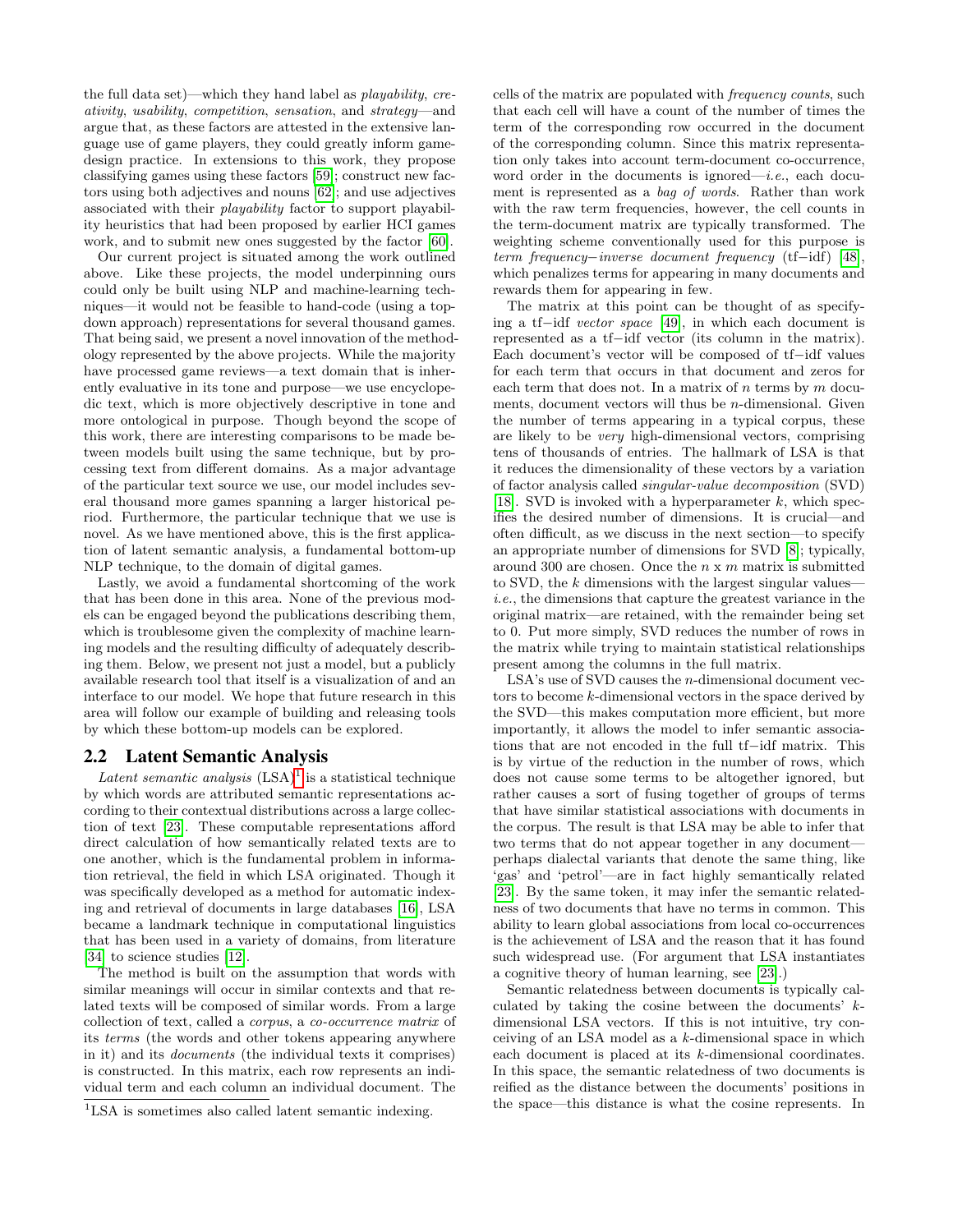corpora in which each document pertains to a specific individual concept, such as a corpus comprising encyclopedia entries, these relatedness scores can reasonably be utilized as a measure of the relatedness of the concepts themselves. As we explain below, this is how our tool, GameNet, reasons about game relatedness.

Here, it is useful to briefly explain the difference between semantic similarity and semantic relatedness, which are distinct, though often confused, concepts in computational linguistics [\[10\]](#page-8-30). Semantic similarity is a special case of the more general notion of semantic relatedness, which is to say that all concepts that are semantically similar are also semantically related, but not vice versa. As an illustrative example, mouse and rat are semantically similar (and thus also semantically related), whereas *mouse* and *cheese* are (only) semantically related. LSA homes in on associations between semantically related concepts—which thus subsumes, but is not restricted to, associations among semantically similar concepts—and so in this paper we refer to relatedness and not similarity. Later, we return to this notion to discuss the difference between game relatedness and game similarity.

# <span id="page-4-0"></span>3. METHODS

GameNet is underpinned by an LSA model trained on a corpus comprising Wikipedia articles for nearly 12,000 digital games. This model represents the first application of latent semantic analysis to this domain. In this section, we describe our corpus and its construction, as well as details surrounding the derivation of the LSA model. Again, we attempt to write for an audience of non-NLP practitioners.

#### <span id="page-4-3"></span>3.1 Corpus Construction

Our corpus is composed of Wikipedia articles for 11,829 digital games. Wikipedia has category pages for each year since the inception of digital games that link to all the Wikipedia articles for games published that year; our corpus was constructed in May 2014 by extracting the text of all the articles linked to from these pages. Initially, close to 17,000 articles were extracted, but we chose to exclude articles that were less than 250 words in length or that were marked as being stubs. Additionally, due to issues during text extraction, a handful of games that do have articles of sufficient length written for them are unfortunately also excluded. Due to our corpus originating in this way, there are many games that are not included in our LSA model and consequently GameNet.

Articles in the corpus, which itself totals nearly 14.5M words, range from 250 to 9858 words in length, with a mean length of  $1218$  $1218$  $1218$  words.<sup>2</sup> We found that a small number of games have articles approaching lengths an order of magnitude above the mean, and that article length generally increases as game year of release becomes more recent. From informal investigation, we observe that Japanese visual novels seem to be especially well-described on Wikipedia, while sports games are generally underspecified. Though it is beyond the scope of this paper, we encourage more rigorous investigation of authoring patterns associated with Wikipedia articles describing individual games.

We *preprocessed* our corpus by removing punctuation and stop words, as well as terms appearing in only a single document, and by lemmatizing all words. Preprocessing is a conventional procedure whereby a corpus is prepared for actual processing by an algorithm like LSA. Punctuation removal is a common step in this procedure because punctuation symbols do not have semantic content in a bag-of-words representation. Similarly, stop words, which are extremely common and often grammatically functional words—e.g., 'the' or 'it'—are a classic source of noise for tasks such as LSA due to how frequently they occur in the English language. For this reason, they are typically removed during preprocessing. Because LSA is most often used to measure document relatedness, terms that appear in only a single document are conventionally removed due to constituting idiosyncrasies of their documents that do not help to signify semantic overlap with other documents. Finally, *lemmati*zation is the conversion of inflected forms of a word to that word's canonical form, or lemma. In English, this means changing plural nouns to their singular forms—e.g., 'games' to 'game', 'children' to 'child'—inflected verb forms to their base forms—e.g., 'jumps' to 'jump'—and so forth. Lemmatization is done for the same reason that the text of a corpus is converted to lowercase, which is so that all instances of the same term are identical. For this step, we used the WordNet lemmatizer [\[32\]](#page-8-31) available in the Natural Language Toolkit suite of Python modules [\[7\]](#page-8-32).

## <span id="page-4-1"></span>3.2 Model Derivation

Having prepared this corpus of Wikipedia articles, we derived our LSA model by the conventional method outlined in Section [2.2.](#page-3-0) Using the Python machine-learning toolkit Gensim [\[45\]](#page-8-33), we constructed a term-document co-occurrence matrix from our corpus, transformed its frequency counts using tf−idf term weighting, and then derived LSA models for every dimensionality  $k$  between 2 and 500. At this point, the major task became selecting an optimal dimensionality.

For some time, we puzzled over how to do this in a way that would best serve our bottom-up scholarly approach. In applications where the performance of an LSA model can be directly measured, one may simply select the dimensionality that maximizes performance. Indeed, this is how we selected dimensionality for a related project involving an LSA-fueled game recommender system [\[47\]](#page-8-15); that is, we simply chose the dimensionality that maximized system accuracy. In the case of GameNet, however, we were hoping to build a system that would reason about game relatedness independently from any explicit presuppositions about it. While we could have chosen the dimensionality that best agreed with our own notions of game relatedness, this would have undermined a major design goal for the tool, which was to produce a model that would find interesting game relationships that humans—game scholars, even—would not find on their own.

To avoid this pitfall, we had to eschew conventional (and, at times, enticing) notions of model performance  $(i.e., \text{accu-}$ racy). Instead, we tried out some less conventional dimensionality-selection techniques that are used when a model's performance cannot be directly measured. In the first, a scree plot is drawn using the *singular values* generated by LSA's SVD step. Each of these singular values corresponds to an individual dimension and serves as a measure of how important that dimension is to the LSA space derived by SVD. Put another way, a singular value captures how well the data could be accounted for by that one dimension alone. The scree plot, then, is a bar graph that depicts the singular values for each dimension in decreasing order; if there is a

<span id="page-4-2"></span><sup>&</sup>lt;sup>2</sup>The longest article is for *Dragon Valor* (1999).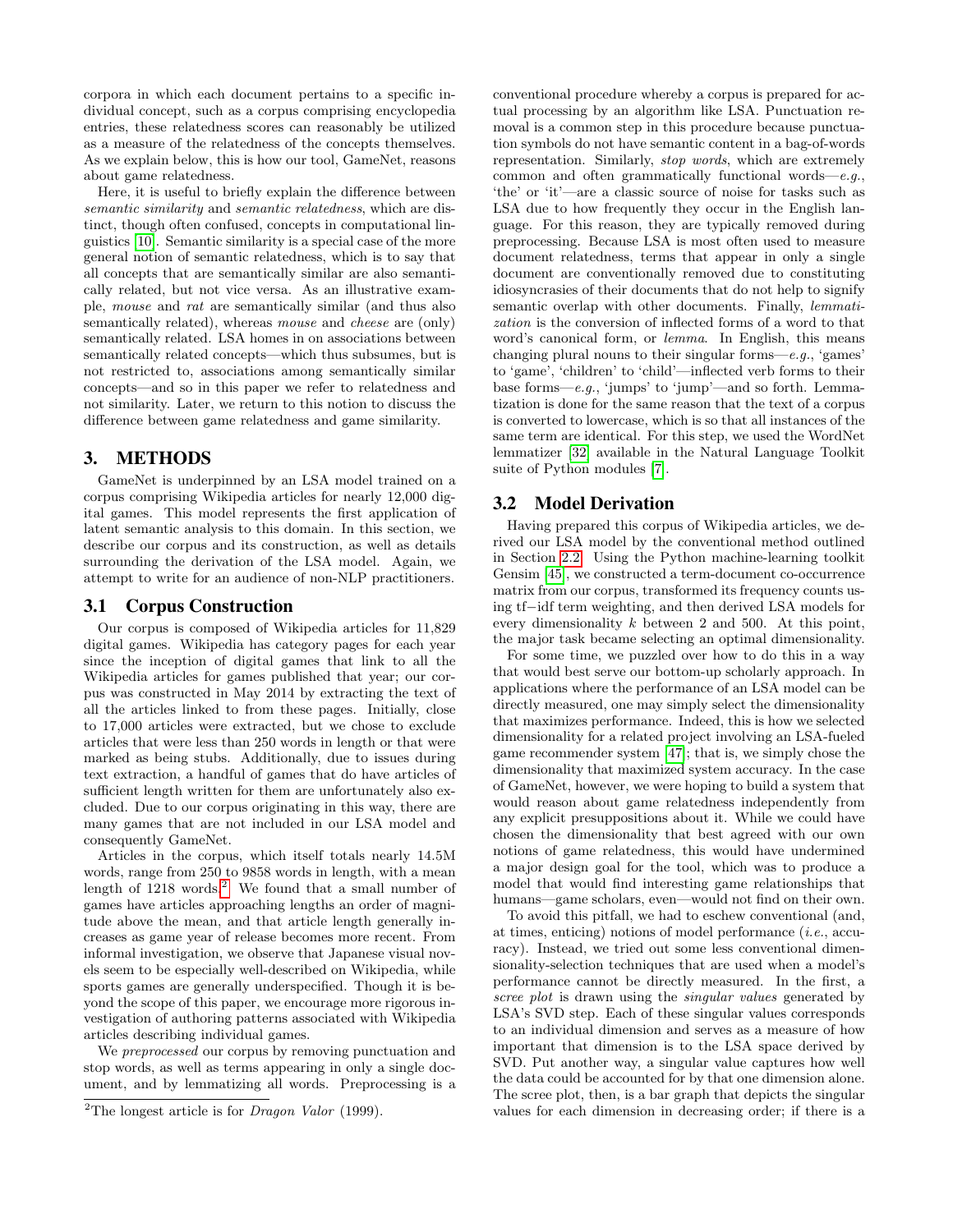

<span id="page-5-1"></span>Figure 1: Excerpts from a GameNet exploration of Wall Street Kid.

visible elbow in the plot (a sudden drop off between consecutive dimensions), that represents a good dimensionality to select [\[8\]](#page-8-29). We carried this out, but found no visible elbow, the existence of which is not guaranteed. However, even if there is no visible elbow in the plot, there may still be one embedded in the data that can be discovered by fairly complex statistical methods (which we will not recount here) [\[65\]](#page-9-9); we tried this as well, but again to no avail.

Finally, we settled on another attested, though less objective, method for selecting dimensionality. In this strategy, the optimal dimensionality is the one for which pairs of terms for concepts that have close real-life associations are maximally related [\[8\]](#page-8-29). Just like document-document relatedness is calculated by taking the cosine between the two document's LSA vectors, term-term relatedness is measured by taking the cosine between the two term's LSA vectors. The reason this method is less objective than the one described above is that the list of term pairs must be hand-crafted. In applications where the linguistic domain is general English, a typical list would comprise things like synonymous word pairs, country−capital pairs, celebrity−occupation pairs, etc. For our linguistic domain of digital games, we came up with eleven term pairs for each of the following five pair types: game−protagonist, platform−flagship title, game−development studio, game−developer, sports game−sport represented. The pair types that we used were conjured rather hastily, we admit, because we had been trying to select a dimensionality for some time (using the unsuccessful approaches we recounted above) and wanted to move ahead with the project. In many machine learning algorithms, there is a model parameter, typically denoted  $k$ , that works like model dimensionality does in LSA practice. As we have attested here, picking  $k$  is hard! In any event, using this scheme, we selected 207 as our dimensionality, as this was the one for which our 55 term pairs were maximally related.

# <span id="page-5-0"></span>4. GAMENET

GameNet is a tool for game discovery in the form of a network in which related games are linked. It is intended for use by game scholars (though general game enthusiasts may also find it useful), and is hosted online as a web app see the link given in Section [7.](#page-7-1) In this section, we give an overview of the tool and discuss feedback from an expertevaluation procedure in which six game scholars described their experiences using GameNet.

## 4.1 Tool Description

GameNet is composed of entries for each of the 11,829 games known to our LSA model. Each game's entry includes links to entries for other games that are related to that game, as well as to gameplay videos and other informative sources found elsewhere on the web. At the GameNet home page (shown in the first panel of Figure [1\)](#page-5-1), the user indicates which game she wishes to start at and is brought to that game's GameNet entry. Here, in a header, the game's title and year of release are prominent, as well as links to the game's Wikipedia article and a YouTube search for Let's *Play* videos of the game (using an autogenerated query).<sup>[3](#page-5-2)</sup> Below this is a summary of the game that was extracted from Wikipedia during the construction of our corpus. The header and summary of the GameNet entry for Wall Street Kid [\[51\]](#page-8-34) are shown in the second panel of Figure [1.](#page-5-1)

Below these elements is the core of the entry, which is a color-coded listing of the 50 most related games to the game at hand, in terms of their proximity in our LSA space. As alluded to in the previous sections, GameNet judges how related any two games are by calculating the cosine similarity between their documents' LSA vectors. (Because the first dimension in any LSA model is sensitive to document length [\[21\]](#page-8-35), and because the Wikipedia articles in our corpus are of variable length, we ignore the first entry of all LSA vectors when calculating game relatedness.) On each GameNet entry, related games are listed in decreasing order of relatedness, with background color indicating the degree of relatedness for each related game. To promote exploration, the related games are stylized as hyperlinks to their own GameNet entries. Finally, below the listing of related games is a listing of the most unrelated games to the game at hand. These are the games farthest away from it in LSA space and are listed in much the same way, except that the color coding uses cool colors rather than warm colors. This feature is not central to GameNet's intended purpose, but affords teleporting across the LSA space, as it were, where the user may find games, or even genres, that were previously unknown to her. The third and fourth panels of Figure [1](#page-5-1) show portions of these segments from the GameNet entry for Wall Street Kid.

Here, it is worth returning to the distinction between semantic relatedness and semantic similarity, which we intro-duced in Section [2.2.](#page-3-0) (There, we gave the example of *mouse* and rat being semantically similar concepts, while mouse and cheese are semantically related.) From these concepts, in [\[47\]](#page-8-15) we formally propose game relatedness, a more robust notion of game likeness than is represented by conventional genre typologies. Game genres are typically understood as groupings at the level of game mechanics, but two games that are mechanically dissimilar can still be related along several other dimensions. For instance, Super Mario World [\[37\]](#page-8-36) and Super Mario Kart [\[38\]](#page-8-37) belong to distinct genres, but are quite obviously very related games nonetheless. By our notion of game relatedness, all the ways in which two games can be related are all the ways that they could be described similarly. This allows for games to be related according to any notable, shared aspect of their ontologies—

<span id="page-5-2"></span><sup>3</sup>These autogenerated queries use the game's title and platform.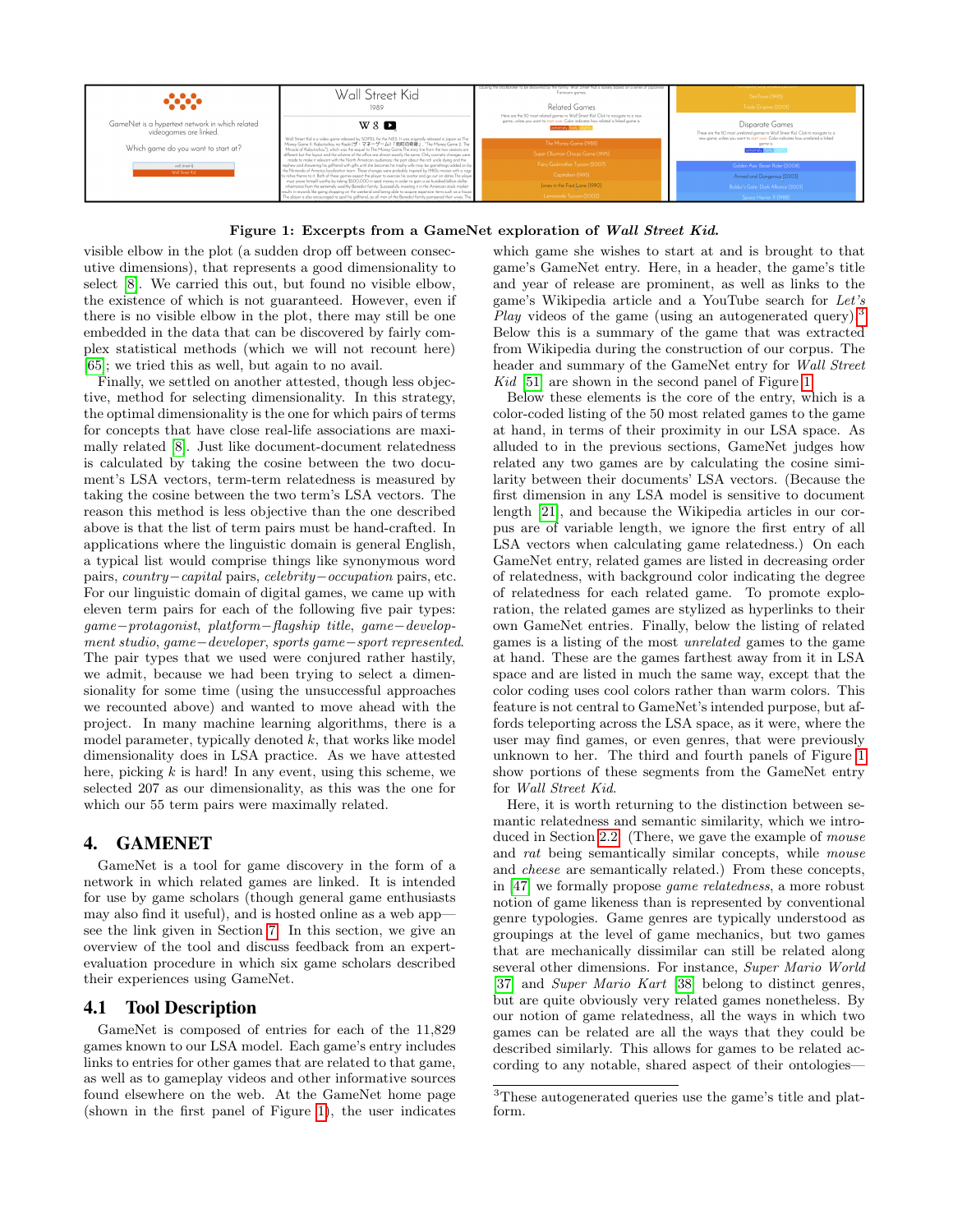anything that is worth describing about a game may appear in a description of it, and if that same thing appears in another game's description, the two are related. We discuss this here because this is the level at which GameNet reasons about connections between games. While games with similar mechanics are very likely to be connected in GameNet, games may also be connected for having the same designer, for being set in the same fictional universe, or for any other number of characteristics that may be used to describe a game in its Wikipedia article.

## 4.2 Evaluation

We asked six published game scholars (who had recently conducted studies for which our tool could have conceivably proved helpful) to use GameNet for fifteen minutes and answer a series of questions about the experience.

As a preliminary question, we asked the individuals what scholarly approaches they had employed in their recent projects to research games related to the specific titles or topics they were writing about. Interestingly, though not surprisingly, the scholars listed several methods in total. These included, in no particular order, using Google Scholar and other sources to find related scholarly work; searching Wikipedia for articles describing individual games; playing games using both native hardware and emulation; reading game criticism found online, as well as newspaper articles, magazine reviews, game guides, and game tips that were written at the time of the game's publication (for older games, these included scans and transcriptions and were found across various web sources); watching Let's Play videos and other YouTube footage demonstrating speed runs, glitches, walkthroughs, and general gameplay; and, finally, referencing other resources produced by fans, such as walkthroughs and FAQs, as well as a domain-specific informational database (IFDB, the Interactive Fiction Database). We note that the wide variety of approaches these six scholars employed highlights the absence of any single tool for game-studies research that incorporates all the various types of media that they utilized. Interestingly, though, GameNet does include pointers to both Wikipedia articles and Let's Play videos, which were each among the enlisted approaches.

Upon answering this initial question, we instructed each of the scholars to start at the GameNet entry for a specific game that was related to his or her recent project. Unfortunately, three of the scholars had hoped to start at games that do not have Wikipedia articles, and which are thus are not included in GameNet (each instead settled on another recent game of study). Our six scholars and the games they started from were as follows: D. Fox Harrell, Ultima IV: Quest of the Avatar [\[42\]](#page-8-38); Katherine Isbister, The Sims [\[28\]](#page-8-39); Dylan Lederle-Ensign, Quake III Arena [\[22\]](#page-8-40); Soraya Murray, Assassin's Creed III: Liberation [\[54\]](#page-9-10); James Newman, Super Mario Bros. [\[39\]](#page-8-41); and Aaron A. Reed, Thomas M. Disch's Amnesia [\[14\]](#page-8-42). (For Harrell and Lederle-Ensign's projects, see [\[25\]](#page-8-43) and [\[24\]](#page-8-44); the rest are currently in submission or still in progress.) Upon reaching the entry for their respective games of interest, the scholars each used the tool for at least fifteen minutes before completing our questionnaire.

We asked whether GameNet would have provided a faster way to locate games related to their recent topics of study, relative to the scholarly approaches they had previously employed. Here, the responses broadly indicated that, as domain experts for their respective topics, they had used the scholarly approaches mentioned above to probe more deeply into specific titles, rather than to seek out additional games related to the topic. Generally, the scholars indicated that, while this would not have helped in their particular recent projects, the tool could prove especially useful as a first method for exploring an area of games that is unfamiliar to the user. "It felt as if it would be more useful to get broad connections in a space I wasn't as familiar in," Reed explained. Isbister, however, appreciated GameNet affirming more tenuous connections between games that she already had in mind. This feeling of being in agreement with the tool on games she already knew led her to be more interested in the games it listed that she did not know about.

When asked whether their fifteen minutes on GameNet led to the discovery of a game that was previously unknown to them or that they had not realized was relevant to their topic, the scholars answered in the affirmative. Lederle-Ensign found multiple titles he had not considered discussing in his study, while Harrell had this to say: "[I came upon] one game I had not thought about much since childhood and seeing it described now made me realize that it had some interesting features relevant to my research." Similarly, Isbister remarked, "I definitely found games that looked promising that I did not know about." Reed, an expert on interactive fiction [\[44\]](#page-8-45), was surprised to discover an Infocom title he had not known existed. Starting from Super Mario Bros., Newman found three obscure games in Famicom exclusive Armadillo [\[5\]](#page-8-46), Commodore 64 fan sequel Mario Bros. II [\[53\]](#page-9-11), and Wisdom Tree's Bible Adventures [\[55\]](#page-9-12). "[These] weren't titles I would have got to so quickly, if at all," he remarked. Additionally, Newman was intrigued to find that these games seemed to not be directly related to Super Mario Bros., but more precisely seemed two degrees removed from it by way of Nintendo Game & Watch title Mario Bros [\[36\]](#page-8-47), Super Mario Bros. 2 [U.S. version] [\[40\]](#page-8-48), and Super Mario Bros. 3 [\[41\]](#page-8-49), respectively. He added, "Getting to games that were similar to ones similar to my original search was quicker with this tool."

As domain experts in the particular areas they explored, Harrell, Isbister, Lederle-Ensign, and Newman all endorsed the connections between games that GameNet listed. Murray and Reed, however, explained that the connections they saw were rather broad relative to their more specific research angles. Interested in finding other titles that took up Amnesia's simulationist approach to interactive fiction—or that, like that title, were authored by a famous fiction writer (in Amnesia's case, this is science fiction writer Thomas M. Disch)—he instead found GameNet's connections to be at the level of genre grouping. That is, the related games he found were merely other examples of text adventures, rather than titles that shared the particular gameplay and production attributes he was interested in. Similarly, Murray was seeking out other games that, like Assassin's Creed III: Liberation, have strong female protagonists, but instead found all the other titles from that series (which all have male protagonists) and other games that she felt were related according to broader notions of genre.

Lastly, we requested any additional feedback that the scholars felt like giving. Lederle-Ensign and Reed took this opportunity to praise the interface, and several expressed that GameNet is simply fun to use. "Using it free-associatively (rather than staying based around one core game) is a lot of fun," commented Reed, adding that it is "interesting to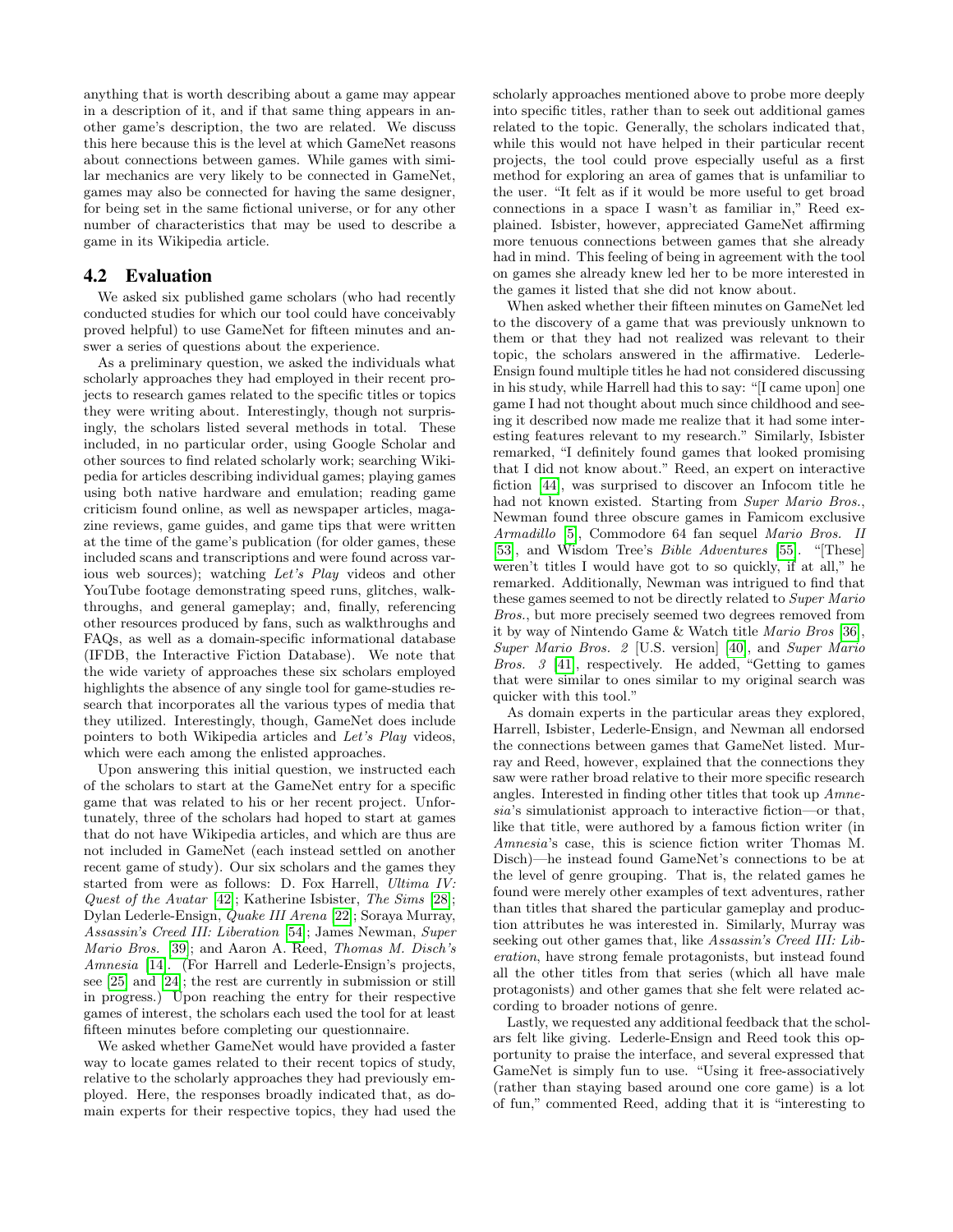see the connection trails it finds." In a similar vein, Newman noted that "there's pleasure in figuring out the connections, particularly as you get further from the original selection." Both, however, wished that GameNet would specifically characterize the nature of the connections it lists, a notion that was central to Murray's feedback as well.

# 4.3 Discussion and Future Directions

We find several favorable critiques of GameNet from its expert evaluation. Crucially, the connections it makes between games are deemed valid by these scholars in their purview as domain experts. From their feedback, it appears that in its current state GameNet is most useful for cases where the user is exploring a domain of games that she is not expert in. In future work, we plan to evaluate GameNet with regard to this particular use case. In the case that the user is navigating an area in which she is already expert, the evaluation indicates that our tool will at the very least provide additional games that she may not have been aware of or may not have initially considered as being related to her research topic. This highlights the power of bottom-up scholarly methods to yield unexpected findings that are not contingent on any preconceived notions a scholar may be starting from. Furthermore, the fact that each of the scholars did find a new game related to their topic using GameNet is especially remarkable considering the huge assortment of other sources they had already utilized.

GameNet's immediate practical use aside, issues with the tool were raised in our expert feedback. First, the games included in GameNet are currently limited to those that have Wikipedia articles of sufficient encyclopedic coverage written for them, and this was highlighted in the feedback. While the tool does encompass nearly 12,000 games, there are still many notable titles that are excluded. Some of these exclusions appear to be related to particular genres being underrepresented on Wikipedia, which we pointed out in Section [3.1.](#page-4-3) At some point, we hope to explore Wikipedia authorship in the domain of digital games more deeply, and as we discuss momentarily, we are already setting out to extract a new corpus from a source other than Wikipedia. Additionally, GameNet currently is not particularly useful for exploration starting from a game that is part of a series, since other games in the series will dominate the listing of related games due to being very similar. We are currently developing a feature by which games in the same series can be filtered out from these listings.

The biggest issue with GameNet in its current state is that is does not reason about connections between games at a level of specificity that a game scholar who is studying a topic for which she is already expert may want to seek out. Multiple experts who used the tool were interested in finding games that shared a specific attribute with the game they were researching, but GameNet returned games that were more broadly related. This problem seems to be a byproduct of our LSA model being trained on Wikipedia text. As Wikipedia articles about games are general ontological descriptions of them, GameNet reasons about games with consideration to potentially all aspects of the games' ontologies. When all of these considerations figure into a single score indicating, for instance, that two games are very related, the resulting GameNet connection may seem loose or even complex. Our immediate next step is train a new LSA model using a corpus of GameFAQs walkthroughs with

everything but verbs and common nouns filtered out. While connections according to things like a common designer or fictional universe are interesting, game scholars most often reason about game similarity at the level of mechanics and content  $(e,q, 4]$ ,  $[26]$ ). Using a domain of text that is descriptive of the gameplay experience rather than the total ontology of a game, we believe the resulting LSA model will reason about games at the level of specificity that game scholars do, but still according to a bottom-up process from which interesting and unexpected connections may emerge.

Finally, multiple evaluators indicated that it would be useful for GameNet to give some indication about the nature of each game connection it lists. This opaqueness of the tool's reasoning is deep-seated and endemic of many machine-learning models more generally. Games get connected in the tool because they have similar values along several of our LSA model's dimensions, but these dimensions themselves are formulae that characterize complex statistical associations and are largely uninterpretable by humans. As a few of the scholars added, there is a certain pleasure in attempting to discover by oneself the nature of GameNet's connections, but that this is sometimes necessary is not conducive to the purpose of the tool. We are currently exploring methods by which we can better help the user to interpret the reasoning behind the connections that GameNet makes. Unfortunately, though, this is no small task and will require design insights that, to our knowledge, have eluded those using similar techniques in other domains.

#### <span id="page-7-0"></span>5. CONCLUSION

The huge accumulation on the web of text about digital games is giving impetus to a bottom-up approach to gamestudies research utilizing techniques from natural language processing. In support of this agenda, our contribution here has been threefold: we have presented the first complete review of the growing body of work through which this approach has been innovated; we have developed a latent semantic analysis model that represents the first application of that technique to the domain of digital games; and finally, unlike earlier projects that have only written about their models, we have built and evaluated a tool that serves as an interactive visualization of ours. Moreover, we have demonstrated that, beyond being an interface to our model, GameNet may be used more generally as a research tool for game scholars. From an expert evaluation, we find that it is especially useful for the scholar who wishes to explore a relatively unfamiliar area of games, but that it may also be used to discover unforeseen cases related to topics that have already been thoroughly researched. Above all, we hope that this paper will spur future work adopting this emerging methodology.

## 6. ACKNOWLEDGMENTS

We kindly thank D. Fox Harrell, Katherine Isbister, Dylan Lederle-Ensign, Soraya Murray, James Newman, and Aaron A. Reed for generously providing their thoughtful feedback. This project was made possible in part by Institute of Museum and Library Services grant LG-06-13-0205-13.

## <span id="page-7-1"></span>7. LINKS

GameNet is hosted online as a web app. Try it out at <http://gamecip-projects.soe.ucsc.edu/gamenet>.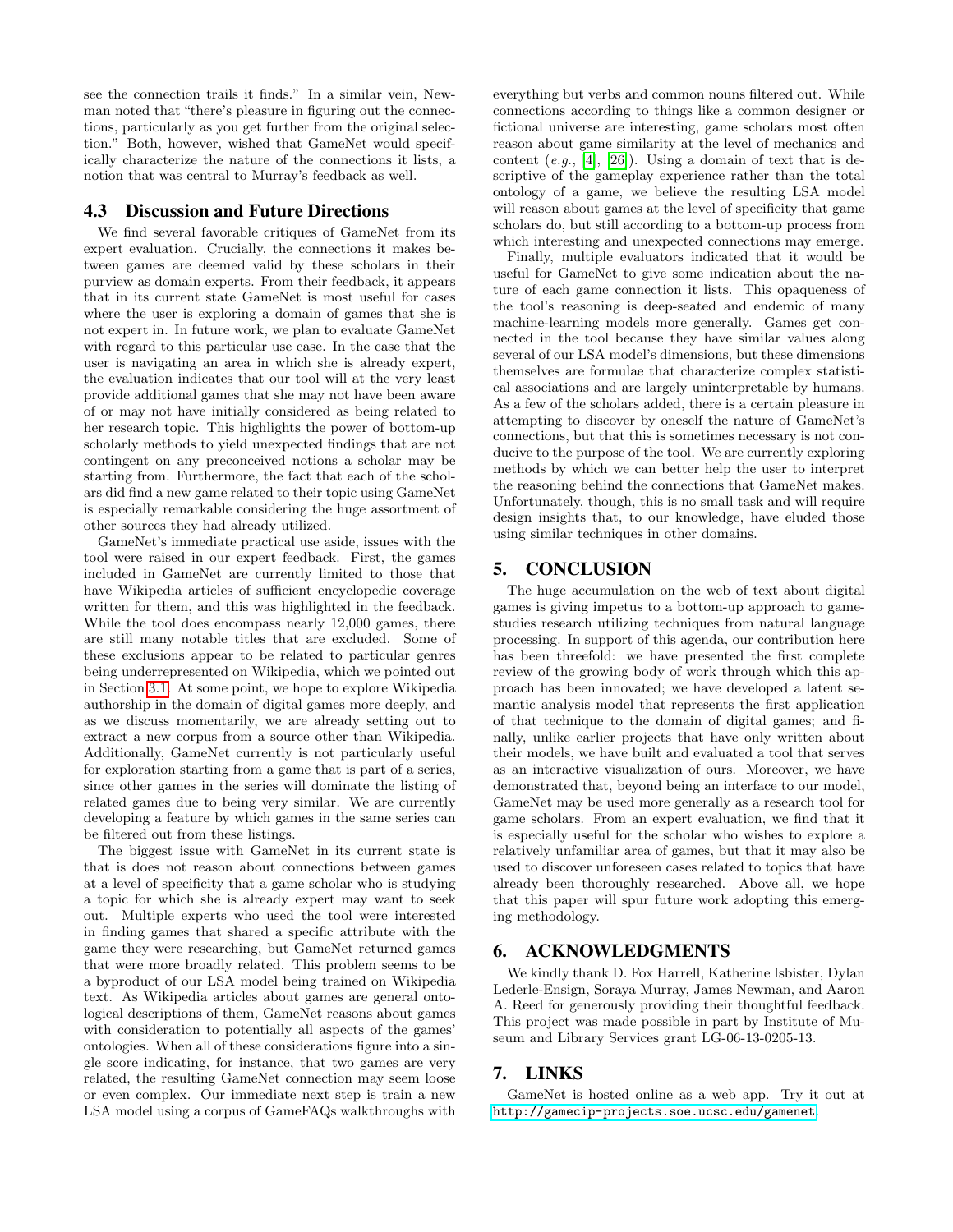# 8. REFERENCES

- <span id="page-8-2"></span>[1] Gamespot. <http://www.gamespot.com>.
- <span id="page-8-19"></span>[2] Gamestop.com. <http://www.gamestop.com>.
- <span id="page-8-18"></span>[3] Ign. <http://www.ign.com>.
- <span id="page-8-50"></span>[4] E. Aarseth, S. M. Smedstad, and L. Sunnanå. A multi-dimensional typology of games. In Proc. DiGRA, 2003.
- <span id="page-8-46"></span>[5] AIM. Armadillo. IGS, 1991.
- <span id="page-8-6"></span>[6] J. S. Armstrong. Unintelligible management research and academic prestige. Interfaces, 10(2), 1980.
- <span id="page-8-32"></span>[7] S. Bird. Nltk: the natural language toolkit. In Proc. COLING/ACL, 2006.
- <span id="page-8-29"></span>[8] R. B. Bradford. An empirical study of required dimensionality for large-scale latent semantic indexing applications. In Proc. Information and Knowledge Management, 2008.
- <span id="page-8-10"></span>[9] J. Brooke and M. Hurst. Patterns in the stream: Exploring the interaction of polarity, topic, and discourse in a large opinion corpus. In Proc. Topic-Sentiment Analysis for Mass Opinion, 2009.
- <span id="page-8-30"></span>[10] A. Budanitsky and G. Hirst. Evaluating wordnet-based measures of lexical semantic relatedness. Computational Linguistics, 32(1), 2006.
- <span id="page-8-14"></span>[11] L. Catalá, V. Julián, and J.-A. Gil-Gómez. A cbr-based game recommender for rehabilitation videogames in social networks. In Proc. IDEAL, 2014.
- <span id="page-8-25"></span>[12] C. Chen and L. Carr. Trailblazing the literature of hypertext: Author co-citation analysis (1989–1998). In Proc. Hypertext and Hypermedia, 1999.
- <span id="page-8-8"></span>[13] C. Chiu, R. Sung, Y. Chen, and C. Hsiao. App review analytics of free games listed on google play. 2013.
- <span id="page-8-42"></span>[14] Cognetics Corporation. Thomas M. Disch's Amnesia. Electronic Arts, 1986.
- <span id="page-8-5"></span>[15] M. Coleman and T. Liau. A computer readability formula designed for machine scoring. Journal of Applied Psychology, 60(2), 1975.
- <span id="page-8-23"></span>[16] S. C. Deerwester, S. T. Dumais, T. K. Landauer, G. W. Furnas, and R. A. Harshman. Indexing by latent semantic analysis. JASIS, 41(6), 1990.
- <span id="page-8-9"></span>[17] A. Drake, E. Ringger, and D. Ventura. Sentiment regression: Using real-valued scores to summarize overall document sentiment. In Proc. Semantic Computing, 2008.
- <span id="page-8-28"></span>[18] G. H. Golub and C. Reinsch. Singular value decomposition and least squares solutions. Numerische Mathematik, 14(5), 1970.
- <span id="page-8-16"></span>[19] L. D. Grace. A linguistic analysis of mobile games: Verbs and nouns for content estimation. In Proc. FDG, 2014.
- <span id="page-8-21"></span>[20] H. H. Harman. Modern factor analysis. 1960.
- <span id="page-8-35"></span>[21] X. Hu, Z. Cai, D. Franceschetti, P. Penumatsa, A. Graesser, M. Louwerse, D. McNamara, T. R. Group, et al. Lsa: The first dimension and dimensional weighting. In Proc. Cognitive Science Society, 2003.
- <span id="page-8-40"></span>[22] id Software. Quake III Arena. Activision, 1999.
- <span id="page-8-22"></span>[23] T. K. Landauer and S. T. Dumais. A solution to plato's problem: The latent semantic analysis theory of acquisition, induction, and representation of knowledge. Psychological Review, 104(2), 1997.
- <span id="page-8-44"></span>[24] D. Lederle-Ensign and N. Wardrip-Fruin. What is strafe jumping? idtech3 and the game engine as

software platform. In Proc. DiGRA, 2014.

- <span id="page-8-43"></span>[25] C. Lim and D. F. Harrell. Revealing social identity phenomena in videogames with archetypal analysis. In Proc. AISB, 2015.
- <span id="page-8-51"></span>[26] S. Lundgren and S. Bjork. Game mechanics: Describing computer-augmented games in terms of interaction. In Proc. TIDSE, 2003.
- <span id="page-8-3"></span>[27] J. MacQueen. Some methods for classification and analysis of multivariate observations. 1967.
- <span id="page-8-39"></span>[28] Maxis. The Sims. Electronic Arts, 2000.
- <span id="page-8-17"></span>[29] R. R. McCrae and P. T. Costa. Validation of the five-factor model of personality across instruments and observers. Personality and Social Psychology, 1987.
- <span id="page-8-4"></span>[30] G. H. McLaughlin. Smog grading: A new readability formula. Journal of Reading, 12(8), 1969.
- <span id="page-8-11"></span>[31] M. Meidl, S. Lytinen, and K. Raison. Using game reviews to recommend games. In Proc. AIIDE, 2014.
- <span id="page-8-31"></span>[32] G. A. Miller. Five papers on wordnet. Technical Report CLS-Rep-43, Princeton University, 1993.
- <span id="page-8-20"></span>[33] G. A. Miller. Wordnet: a lexical database for english. Communications of the ACM, 1995.
- <span id="page-8-24"></span>[34] P. Nakov. Latent semantic analysis for German literature investigation. In Computational Intelligence: Theory and Applications. 2001.
- <span id="page-8-1"></span>[35] D. J. Newman and S. Block. Probabilistic topic decomposition of an eighteenth-century american newspaper. JASIST, 57(6), 2006.
- <span id="page-8-47"></span>[36] Nintendo. Mario Bros. (Game & Watch). Nintendo, 1983.
- <span id="page-8-36"></span>[37] Nintendo EAD. Super Mario World. Nintendo, 1991.
- <span id="page-8-37"></span>[38] Nintendo EAD. Super Mario Kart. Nintendo, 1992.
- <span id="page-8-41"></span>[39] Nintendo R&D4. Super Mario Bros. Nintendo, 1985.
- <span id="page-8-48"></span>[40] Nintendo R&D4. Super Mario Bros. 2 [USA Version]. Nintendo, 1987.
- <span id="page-8-49"></span>[41] Nintendo R&D4. Super Mario Bros. 3. Nintendo, 1990.
- <span id="page-8-38"></span>[42] Origin Systems. Ultima IV: Quest of the Avatar. Origin Systems, 1985.
- <span id="page-8-7"></span>[43] K. Raison, N. Tomuro, S. Lytinen, and J. P. Zagal. Extraction of user opinions by adjective-context co-clustering for game review texts. In Proc. Advances in NLP. 2012.
- <span id="page-8-45"></span>[44] A. Reed. Creating interactive fiction with Inform 7. 2010.
- <span id="page-8-33"></span>[45] R. Rehůřek, P. Sojka, et al. Software framework for topic modelling with large corpora. 2010.
- <span id="page-8-12"></span>[46] P. Resnick and H. R. Varian. Recommender systems. Communications of the ACM, 40(3), 1997.
- <span id="page-8-15"></span>[47] J. O. Ryan, E. Kaltman, T. Hong, M. Mateas, and N. Wardrip-Fruin. People tend to like related games. In Proc. FDG, 2015.
- <span id="page-8-26"></span>[48] G. Salton and M. J. McGill. Introduction to modern information retrieval. 1983.
- <span id="page-8-27"></span>[49] G. Salton, A. Wong, and C.-S. Yang. A vector space model for automatic indexing. Communications of the ACM, 18(11), 1975.
- <span id="page-8-13"></span>[50] R. Sifa, C. Bauckhage, and A. Drachen. Archetypal game recommender systems. Proc. KDML-LWA, 2014.
- <span id="page-8-34"></span>[51] SOFEL. Wall Street Kid. SOFEL, 1990.
- <span id="page-8-0"></span>[52] C. R. Sugimoto, D. Li, T. G. Russell, S. C. Finlay, and Y. Ding. The shifting sands of disciplinary